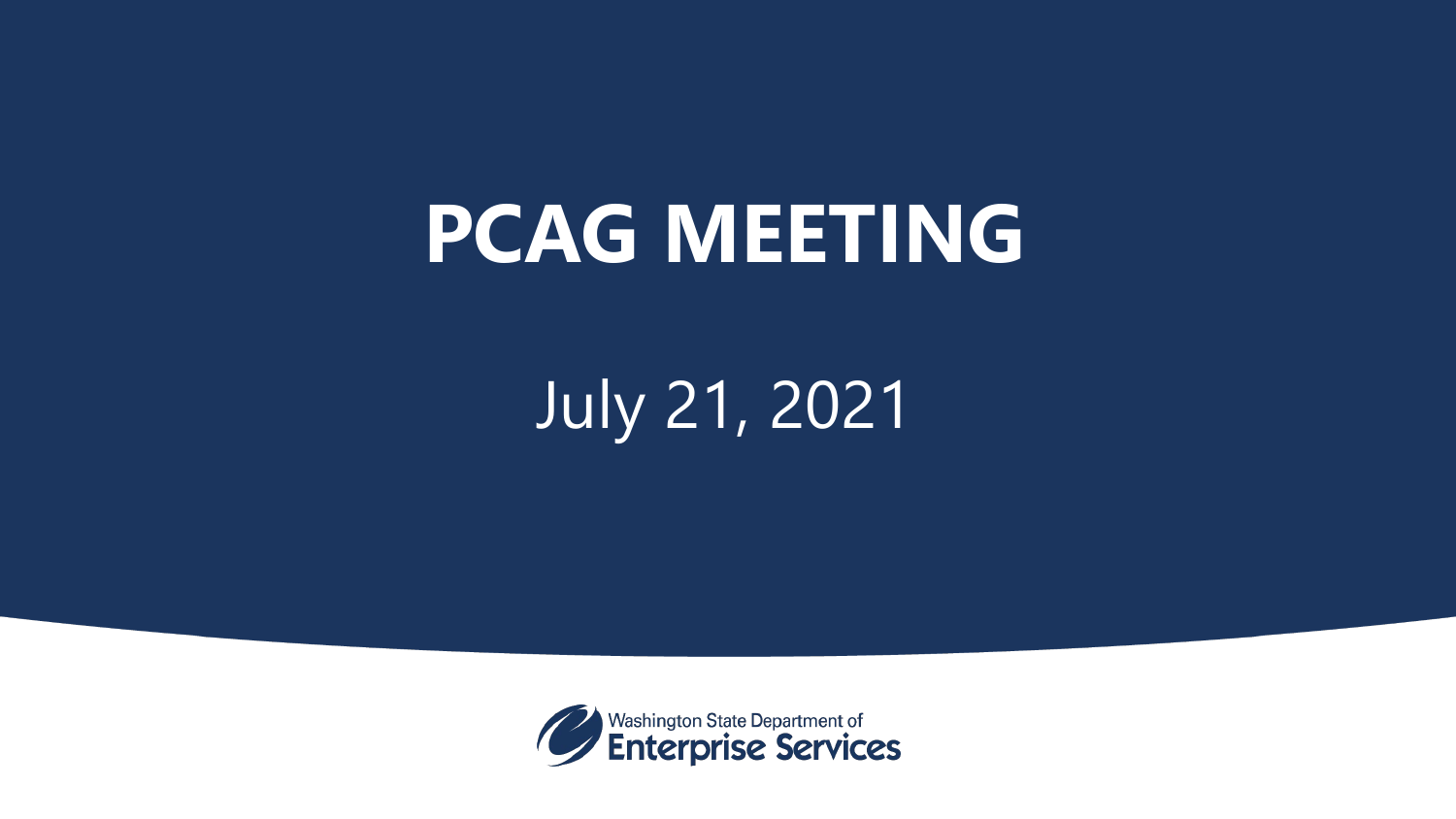### CUSTOMER SATISFACTION EXPECTATIONS

 **Customer Focus.** Customers have frequent opportunities to participate and offer feedback. DES provides meaningful templates and procurement consulting services. DES stays engaged with all types of customers through learning and sharing at procurement events.

 **Communication.** Customers receive regular communications about contracts' status and developments. Customers can easily navigate DES C&P site and can quickly find answers.

 **Right Products, Right Value.** Customers have access on master contracts to the right mix of different products/services, and small diverse contractors that offer the best value and help meet customers' mission needs.

 **Consistent, Efficient Purchasing.** Customers have a consistent and efficient purchasing experience using DES state contracts. Contract information is kept accurate and up-to-date. Customers can easily understand and navigate DES' instructions and the contract webpages to find what to buy and how to buy it.

 **Contract Management.** Customers know inquiries are responded to within one business day, and the answers are accurate, meaningful, and consistent. DES holds contractors accountable to comply with the terms of our contracts and ensure contract performance.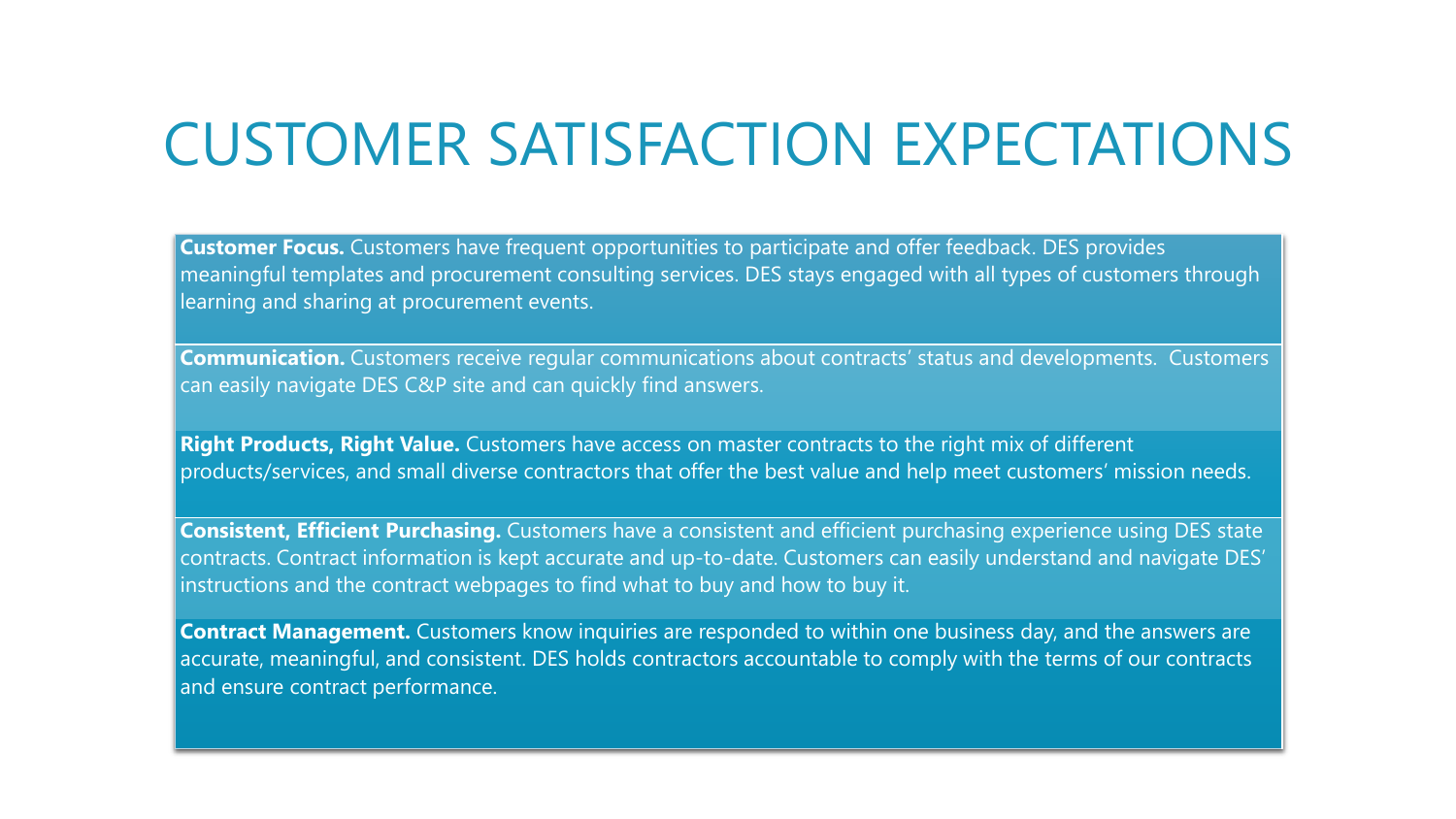### PCAG AND WACS

#### **PCAG Charter**

- Forum for direct agency input on procurement strategy and policies established by DES
- Assist DES Director in implementing procurement reforms

#### **WACS Charter**

- • Serving as a forum for the exchange of ideas and information about governmental contracts & procurement;
- • Increasing the efficiency and cost effectiveness of the governmental contracts & procurement process; and
- Providing training to its members on governmental contracts & procurement issues.